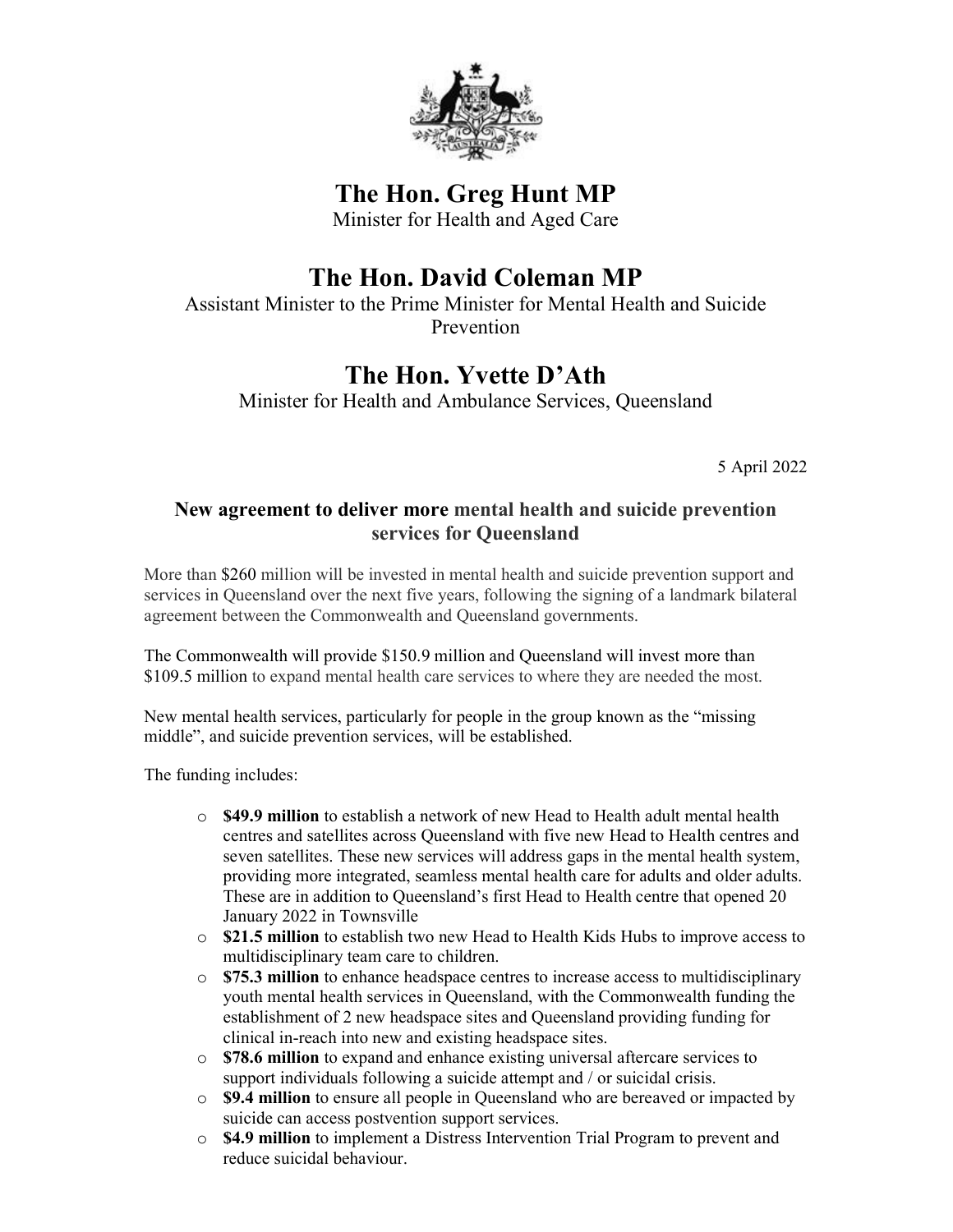- $\circ$  \$10.3 million to improve perinatal mental health screening and enhance capture and reporting of national consistent perinatal mental health data.
- $\circ$  \$10.5 million to support additional initiatives that address gaps in the system of care for the 'missing middle'.

In addition to these initiatives, the Commonwealth and Queensland governments will substantially deepen their partnership in the mental health and suicide prevention system, through greater data sharing and evaluation of services, closer integration of referral pathways, and working together on the regional planning and commissioning of services.

The bilateral agreement will also build and support the mental health and suicide prevention workforce, including the peer workforce.

Every day, millions of Australians come into contact with the mental health system. Almost half of all Australians experience mental ill-health in their lifetime, and around one in 5 people will experience a mental or behavioural condition each year.

Recent reports such as the Productivity Commission Inquiry into Mental Health and the National Suicide Prevention Adviser's Final Advice, have highlighted the need to reform Australia's mental health and suicide prevention system.

Minister for Health and Aged Care, Greg Hunt said that this landmark partnership between the Commonwealth and Queensland, along with other Commonwealth support initiatives, will have a significant positive impact on the lives of many across the state, including young Queenslanders.

"It will help to save lives and protect lives."

Queensland Minister for Health and Ambulance Services Yvette D'Ath said demand for mental health services has continued to rise.

"This is an important investment in mental health that will expand services to those most in need in Queensland," said Minister D'Ath.

"This investment will complement the \$1.8 billion that the Queensland Government spends to support mental health services every year."

Assistant Minister to the Prime Minister for Mental Health and Suicide Prevention, David Coleman, said a key focus of the agreement would be helping to reduce the suicide rate in Queensland communities.

"As a result of this agreement, every Queenslander who is discharged from hospital following a suicide attempt will be provided at least three months of appropriate follow up care.

"We know the risk of suicide is greatest in the days and weeks following a previous suicide attempt, yet right now not everyone in this group receives follow up care. These people are amongst our most vulnerable and through this agreement we are committing to do everything we can to support them."

The bilateral agreement will contribute to the landmark reform of the Australian mental health and suicide prevention system and forms part of the new National Mental Health and Suicide Prevention Agreement.